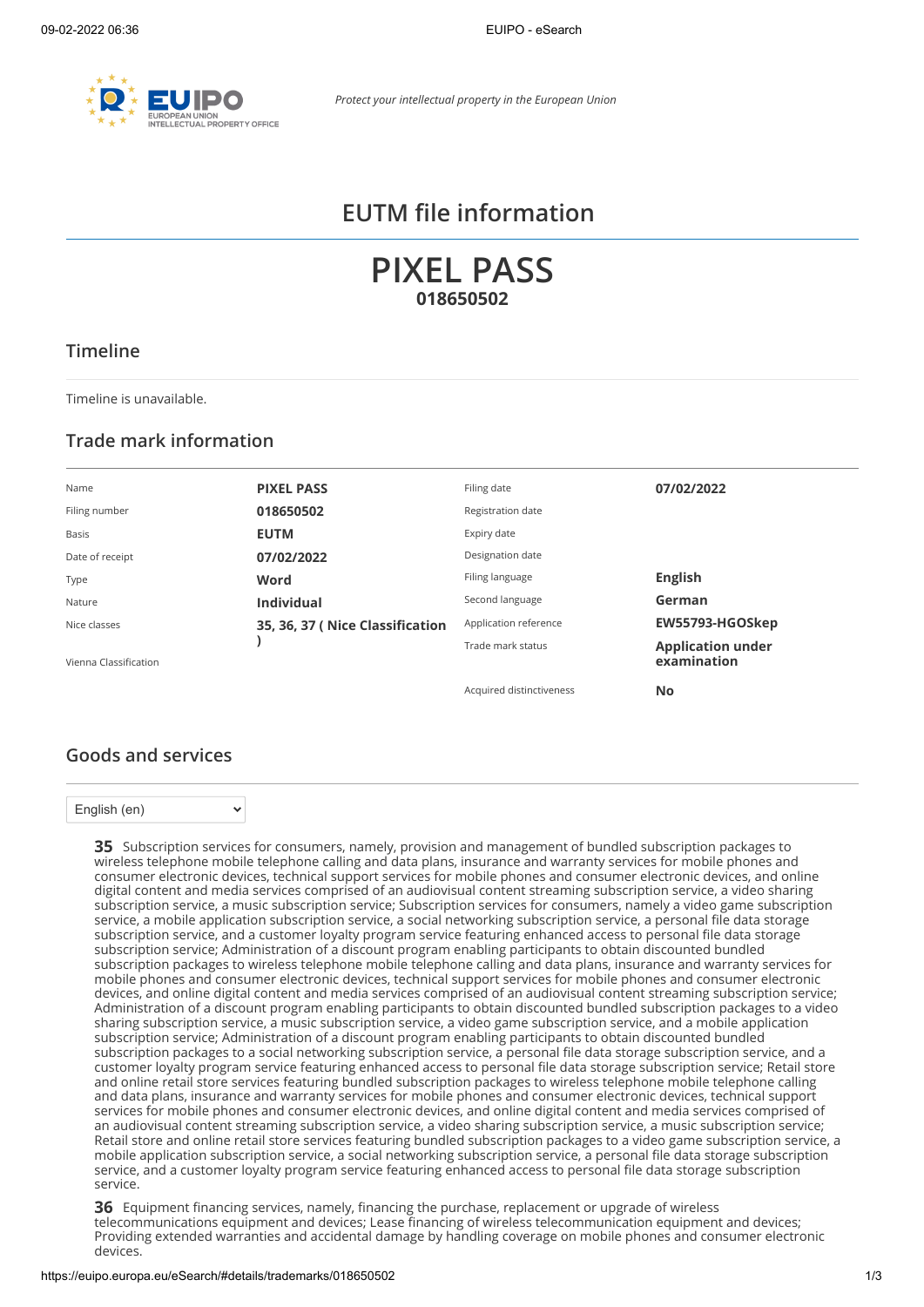#### 09-02-2022 06:36 EUIPO - eSearch

**37** Repair and maintenance of mobile phones and consumer electronic devices; Installation, maintenance and repair of telecommunications equipment, namely mobile phones and consumer electronic devices; Providing technical support, namely, technical advice and troubleshooting in the nature of installation, repair and maintenance of telecommunications equipment, mobile phones, and consumer electronic devices.

#### **Description**

No data

#### **Owners**

# **Google LLC**

| ID                            | 190282              | Country      | <b>US</b> - United<br><b>States</b> | Correspondence address                | Hidden. You can set your                                   |
|-------------------------------|---------------------|--------------|-------------------------------------|---------------------------------------|------------------------------------------------------------|
| Organisation                  | <b>Google LLC</b>   |              |                                     | Google LLC                            | contact details to be publicly                             |
| Legal status                  | <b>Legal entity</b> | State/county | California                          | 1600 Amphitheatre Parkway             | available via the User Area.                               |
| Size of company               | n/a                 | Town         | <b>Mountain</b><br><b>View</b>      | Mountain View California<br>94043     |                                                            |
| Sector of activity            | n/a                 | Post code    | 94043                               | <b>ESTADOS UNIDOS (DE</b><br>AMÉRICA) | Hidden. You can set your<br>contact details to be publicly |
| State, district or t Delaware |                     | Address      | 1600<br>Amphitheatre                |                                       | available via the User Area.                               |
|                               |                     |              | Parkway                             |                                       | Hidden. You can set your                                   |

contact details to be publicly available via the [User Area.](https://euipo.europa.eu/ohimportal/web/guest/login)

#### **Representatives**

# **GRÜNECKER PATENT- UND RECHTSANWÄLTE PARTG MBB**

| ID           | 10111              | Country      | <b>DE</b> - Germany | Correspondence address                   |                                                                                            |  |
|--------------|--------------------|--------------|---------------------|------------------------------------------|--------------------------------------------------------------------------------------------|--|
| Organisation | n/a                | State/county | n/a                 | Grünecker Patent- und                    | Hidden. You can set your<br>contact details to be publicly                                 |  |
| Legal status | Legal person       | Town         | München             | Rechtsanwälte PartG mbB<br>Leopoldstr. 4 | available via the User Area.                                                               |  |
| Type         | <b>Association</b> | Post code    | 80802               | D-80802 München                          |                                                                                            |  |
|              |                    | Address      | Leopoldstr. 4       | ALEMANIA                                 | Hidden. You can set your<br>contact details to be publicly<br>available via the User Area. |  |

Hidden. You can set your contact details to be publicly available via the [User Area.](https://euipo.europa.eu/ohimportal/web/guest/login)

### **Correspondence**

|                            | From                        | Procedure | <b>Filing number</b> | Subject | Date | <b>Actions</b> |
|----------------------------|-----------------------------|-----------|----------------------|---------|------|----------------|
| No data available in table |                             |           |                      |         |      |                |
|                            | Showing 0 to 0 of 0 entries |           |                      |         |      |                |

### **IR transformation**

No data

**Seniority**